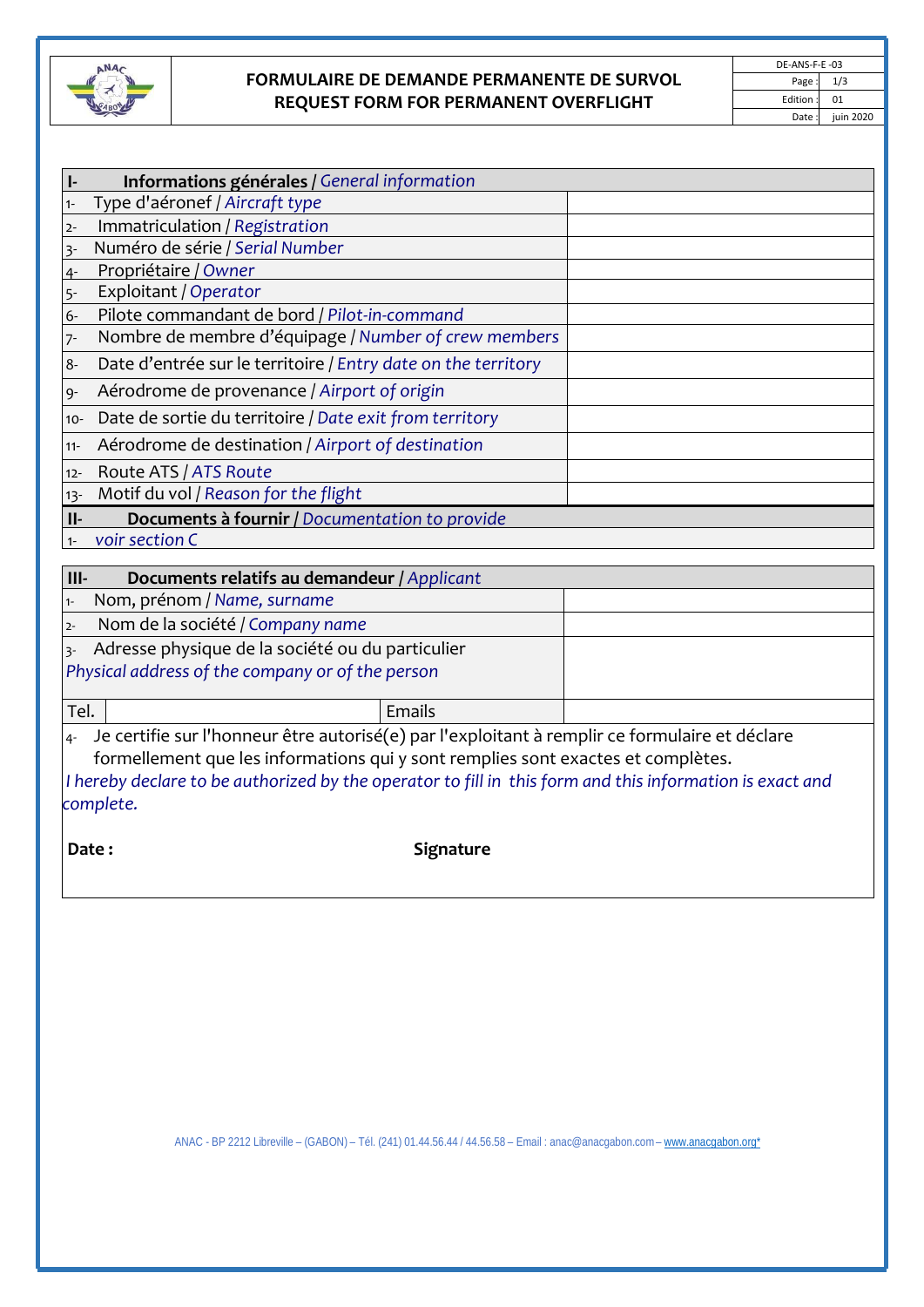## *Supplement of Flight Permit Request Forms* **NOTES:**

| La demande doit être déposée (au plus tard) 10 Jours avant la<br>Demand must be deposited 10 days before the estimated date  |                                                                                                               |  |  |  |
|------------------------------------------------------------------------------------------------------------------------------|---------------------------------------------------------------------------------------------------------------|--|--|--|
| date prévue du vol.                                                                                                          | of the flight Invoices and permits will be charged to applicant.                                              |  |  |  |
| Les factures des autorisations seront à la charge du demandeur.                                                              | Flight Permit delivered are validated 48H from the estimated                                                  |  |  |  |
| Tout changement doit être effectué avant le vol.                                                                             | date of the flight Any changes must be modified before the                                                    |  |  |  |
|                                                                                                                              | flight                                                                                                        |  |  |  |
| Instructions et conseils pour remplir ce formulaire de demande/ Instructions and advice for completing this Application Form |                                                                                                               |  |  |  |
| Consultez l'AIP pour plus d'informations.<br>1.                                                                              | Refer to AIP publications for additional information's<br>1.                                                  |  |  |  |
| Les informations doivent être saisies en lettres majuscules.<br>2.                                                           | (https://aim.asecna.aero/html/index-fr-FR.html)<br>Entries should be typed or printed in block letters.<br>2. |  |  |  |
| Les demandeurs doivent bien comprendre que si<br>3.                                                                          | Applicants should clearly understand that if all entries on<br>$\overline{3}$                                 |  |  |  |
| toutes les informations sur ce formulaire et les                                                                             | this form and supplement documents requested are not                                                          |  |  |  |
| documents supplémentaires demandés ne sont pas                                                                               | completed accurately and fully, the issue of a Special Flight                                                 |  |  |  |
| renseignés de manière exacte et complète, la                                                                                 | Permit may be delayed.                                                                                        |  |  |  |
| délivrance de l'autorisation de vol spéciale peut être                                                                       | The charges associated with the issue of the Permit will be<br>4.                                             |  |  |  |
| retardée.                                                                                                                    | invoiced to the applicant appointed by the registered                                                         |  |  |  |
| Les frais associés à la délivrance de l'autorisation<br>4.                                                                   | operator of the aircraft.                                                                                     |  |  |  |
| seront facturés au demandeur désigné par                                                                                     | Forward completed application and requested documents<br>5.                                                   |  |  |  |
| l'exploitant d'aéronef enregistré.                                                                                           | $\mathsf{to}$ :                                                                                               |  |  |  |
| Envoyez la demande dûment remplie et les documents<br>5.                                                                     |                                                                                                               |  |  |  |
| demandés à :                                                                                                                 | Agence Nationale de l'Aviation Civile (ANAC)<br>BP 2212, rond-point de Jade, Aéroport International Léon MBA  |  |  |  |
| Agence Nationale de l'Aviation Civile (ANAC)                                                                                 | Attention: ANAC General Manager                                                                               |  |  |  |
| BP 2212, rond-point de Jade, Aéroport International Léon MBA                                                                 | Tel.: +241 11 44 56 54                                                                                        |  |  |  |
| Attention: ANAC Directeur Général                                                                                            | Or sent at the following mail address:                                                                        |  |  |  |
| Tel.: +241 11 44 56 54                                                                                                       |                                                                                                               |  |  |  |
| Ou Envoyez à l'adresse électronique suivante :                                                                               | demande.asa@anac-gabon.com                                                                                    |  |  |  |
| demande.asa@anac-gabon.com                                                                                                   |                                                                                                               |  |  |  |
| <b>SECTION A</b> : Informations sur la facture/ Invoice Information                                                          |                                                                                                               |  |  |  |

NOTE: Les factures sont émises par le service financier de l'ANAC par les contacts ci-après / Invoices are issued by the financial department of ANAC by the *following's contacts:*

Lysiane.assoumou@anac‐gabon.com Carine.krouma@anac‐gabon.com

**SECTION B** : Informations sur les paiements *| Payments Information* 

Le paiement doit être effectué avant la délivrance de l'autorisation de vol et ne peut se faire que par les moyens suivants/ Payment must be performed before the delivery of the flight permit and can be performed only by the following options

- En espèces ou par chèque uniquement à l'agence comptable de l'ANAC sur présentation de la facture. Un reçu de paiement doit être émis immédiatement par l'Agence Comptable comme preuve de paiement/ *By cash or bank* cheque Only at the Agence Comptable of ANAC office with presentation of the invoice. A receipt of payment must *immediately be issued by Agence Comptable as proof of payment/*
- Par virement bancaire aux coordonnées bancaires suivantes/ *By bank payment atthe following bank details*

| <b>BANK INFORMATION</b>                                              |                                                                                    |  |  |
|----------------------------------------------------------------------|------------------------------------------------------------------------------------|--|--|
| INFORMATIONS SUR LA BANQUE BENEFICIARE/ BENEFICIARY BANK INFORMATION |                                                                                    |  |  |
| NOM DE LA BANQUE / BENEFICIARY BANK NAME                             | B.I.C.I.G                                                                          |  |  |
| NUMERO DE COMPTE/ BENEFICIARY BANK ACCOUNT NUMBER                    | 40001 09070 07796000072 18                                                         |  |  |
| <b>CODE IBAN /IBAN CODE</b>                                          | GA21 4000 1090 7007 7960 0007 218                                                  |  |  |
| <b>CODE SWIFT /BENEFICIARY BANK SWIFT CODE</b>                       | <b>BICIGALXXXX</b>                                                                 |  |  |
| ADRESSE DU BÉNÉFICIAIRE BENEFICIARY BANK ADDRESS                     | BP 2241 LIBREVILLE / GABON                                                         |  |  |
| <b>INFORMATION DU BÉNÉFICIAIRE/ BENEFICIARY INFORMATION</b>          | AGENCE NATIONALE DE L'AVIATION CIVILE (A.N.A.C)<br><b>BP 2212 LIBREVILLE GABON</b> |  |  |